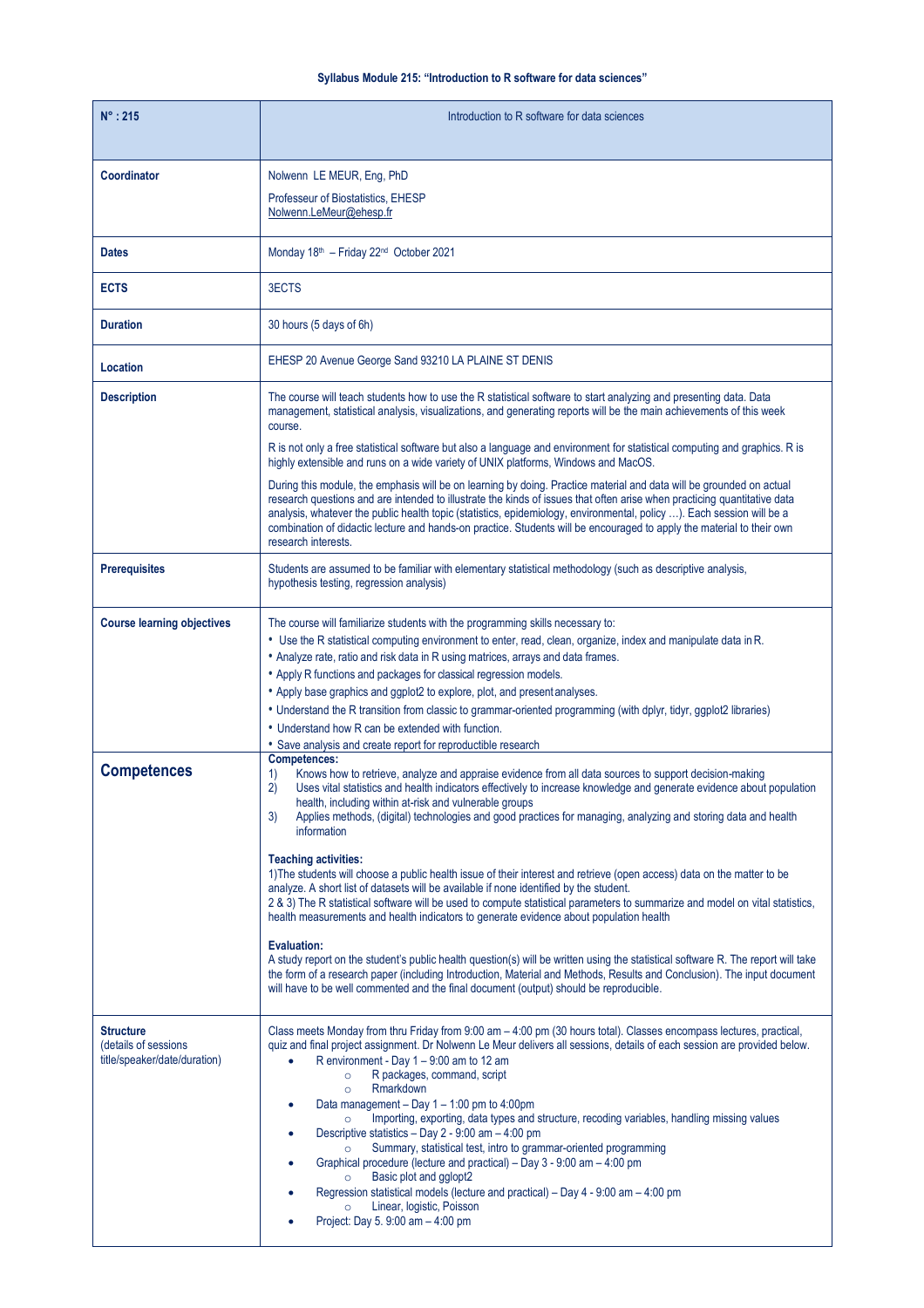| <b>Resources</b>              | The following texts are recommended:<br>An Introduction to R. Free at http://cran.r-project.org/doc/manuals/R-intro.pdf                                                                                                                                                                                                                                                                                                                                                                                                                                                                                                                                                                                                                                                                                                                                                     |
|-------------------------------|-----------------------------------------------------------------------------------------------------------------------------------------------------------------------------------------------------------------------------------------------------------------------------------------------------------------------------------------------------------------------------------------------------------------------------------------------------------------------------------------------------------------------------------------------------------------------------------------------------------------------------------------------------------------------------------------------------------------------------------------------------------------------------------------------------------------------------------------------------------------------------|
|                               | Aragon TJ, et al. Applied Epidemiology Using R. Free at https://bookdown.org/medepi/phds/                                                                                                                                                                                                                                                                                                                                                                                                                                                                                                                                                                                                                                                                                                                                                                                   |
| <b>Course requirement</b>     | Students have to come to class with a computer with the software R and the software RStudio installed (Instructions<br>for installation will be send one week before the course)                                                                                                                                                                                                                                                                                                                                                                                                                                                                                                                                                                                                                                                                                            |
| <b>Grading and assessment</b> | In-class Exercises: 20%<br>Starting the second day, the morning sessions will begin with a quiz related to the previous day. The quiz will be proposed<br>via the EHESP REAL platform.                                                                                                                                                                                                                                                                                                                                                                                                                                                                                                                                                                                                                                                                                      |
|                               | Final Project: 80%<br>At the beginning of the week the students will choose a dataset on a public health issue of their interest and they will analyze<br>it using R. A short list of datasets will be available if none identified by the student.<br>Student will be able to start working on the data at home and will have the last day of the week to finalize the analysis. Specific<br>questions will be asked to assess the student's competencies.                                                                                                                                                                                                                                                                                                                                                                                                                 |
|                               | The objectives of the final project are to:<br>• Describe the data (present summary statistics and graphs)<br>• Investigate the factors associated with public health issue<br>Students are required to submit a final paper and the associated R code presenting their analysis. The assignment is                                                                                                                                                                                                                                                                                                                                                                                                                                                                                                                                                                         |
|                               | intended to allow the student the opportunity to demonstrate his or her ability to conduct preliminary analyses of a public<br>health problem using R. The final paper is limited to 5-pages.<br>• Cover Page: Title, student's same, Affiliations (if any) and abstract or overview of the vignette including methods                                                                                                                                                                                                                                                                                                                                                                                                                                                                                                                                                      |
|                               | and results.<br>• Introduction: What is known about the epidemiological topic, what is not known, why it is important.<br>• Approach: Analytic design or method to be presented, including variables and their roles in the analysis<br>(explanatory, confounding, interaction, etc). The main R packages used with version.<br>• Results: Narrative walkthrough of the analysis with graphics and table of results.                                                                                                                                                                                                                                                                                                                                                                                                                                                        |
|                               | • Discussion: Including limitations, conclusions, possible next steps.<br>• References: Limited to 15 citations (not counted toward pagelimit).                                                                                                                                                                                                                                                                                                                                                                                                                                                                                                                                                                                                                                                                                                                             |
| <b>Course policy</b>          | <b>Attendance &amp; punctuality</b><br>Regular and punctual class attendance is a prerequisite for receiving credit in a course. Students are expected to attend<br>each class. Attendance will be taken at each class.<br>The obligations of attendance and punctuality cover every aspect of the course: - lectures, conferences, group projects,<br>assessments, examinations, as described in EHESP Academic Regulations http://mph.ehesp.fr EHESP Academic Regulation<br>Article. 3).<br>If students are not able to make it to class, they are required to send an email to the instructor and to the MPH program<br>coordinating team explaining their absence prior to the scheduled class date. All supporting documents are provided to the end-<br>of-year panel.                                                                                                |
|                               | Students who miss class are responsible for content. Any student who misses a class has the responsibility for obtaining copies<br>of notes, handouts and assignments. If additional assistance is still necessary, an appointment should be scheduled with the<br>instructor. Class time is not to be used to go over material with students who have missed class.                                                                                                                                                                                                                                                                                                                                                                                                                                                                                                        |
|                               | Lateness: Students who are more than 10 minutes late may be denied access to a class. Repeated late arrivals may be counted<br>as absences (See http://mph.ehesp.fr EHESP Academic Regulation Article. 3 Attendance & Punctuality)                                                                                                                                                                                                                                                                                                                                                                                                                                                                                                                                                                                                                                          |
|                               | Maximum absences authorized & penalty otherwise<br>Above 20% of absences will be designated a fail for a given class. The students will be entitled to be reassessed in any failed<br>component(s). If they undertake a reassessment or they retake a module this means that they cannot normally obtain more than<br>the minimum pass mark (i.e. 10 out of 20)                                                                                                                                                                                                                                                                                                                                                                                                                                                                                                             |
|                               | <b>Exceptional circumstances</b><br>Absence from any examination or test, or late submission of assignments due to illness, psychological problems, or exceptional<br>personal reasons must be justified; otherwise, students will be penalized, as above mentioned. Students must directly notify their<br>professor or the MPH academic secretariat before the exam or before the assignment deadline. Before accepting the student's<br>justification, the professor or the MPH academic secretariat has the right to request either a certificate from the attending<br>physician or from a psychologist, or from any other relevant person (See http://mph.ehesp.fr EHESP Academic Regulation Article<br>4 Examinations).                                                                                                                                              |
|                               | Courtesy: All cell phones/pages MUST be turned off during class time.<br>Students are required to conduct themselves according to professional standards, eating during class time is not permitted during<br>class time, such as course or group work.                                                                                                                                                                                                                                                                                                                                                                                                                                                                                                                                                                                                                     |
| <b>Valuing diversity</b>      | Diversity enriches learning. It requires an atmosphere of inclusion and tolerance, which oftentimes challenges our own<br>closely-held ideas, as well as our personal comfort zones. The results, however, create a sense of community and promote<br>excellence in the learning environment. This class will follow principles of inclusion, respect, tolerance, and acceptance that<br>support the values of diversity. Diversity includes consideration of: (1) life experiences, including type, variety, uniqueness,<br>duration, personal values, political viewpoints, and intensity; and (2) factors related to "diversity of presence," including,<br>among others, age, economic circumstances, ethnic identification, family educational attainment, disability, gender,<br>geographic origin, maturity, race, religion, sexual orientation and social position. |
|                               |                                                                                                                                                                                                                                                                                                                                                                                                                                                                                                                                                                                                                                                                                                                                                                                                                                                                             |